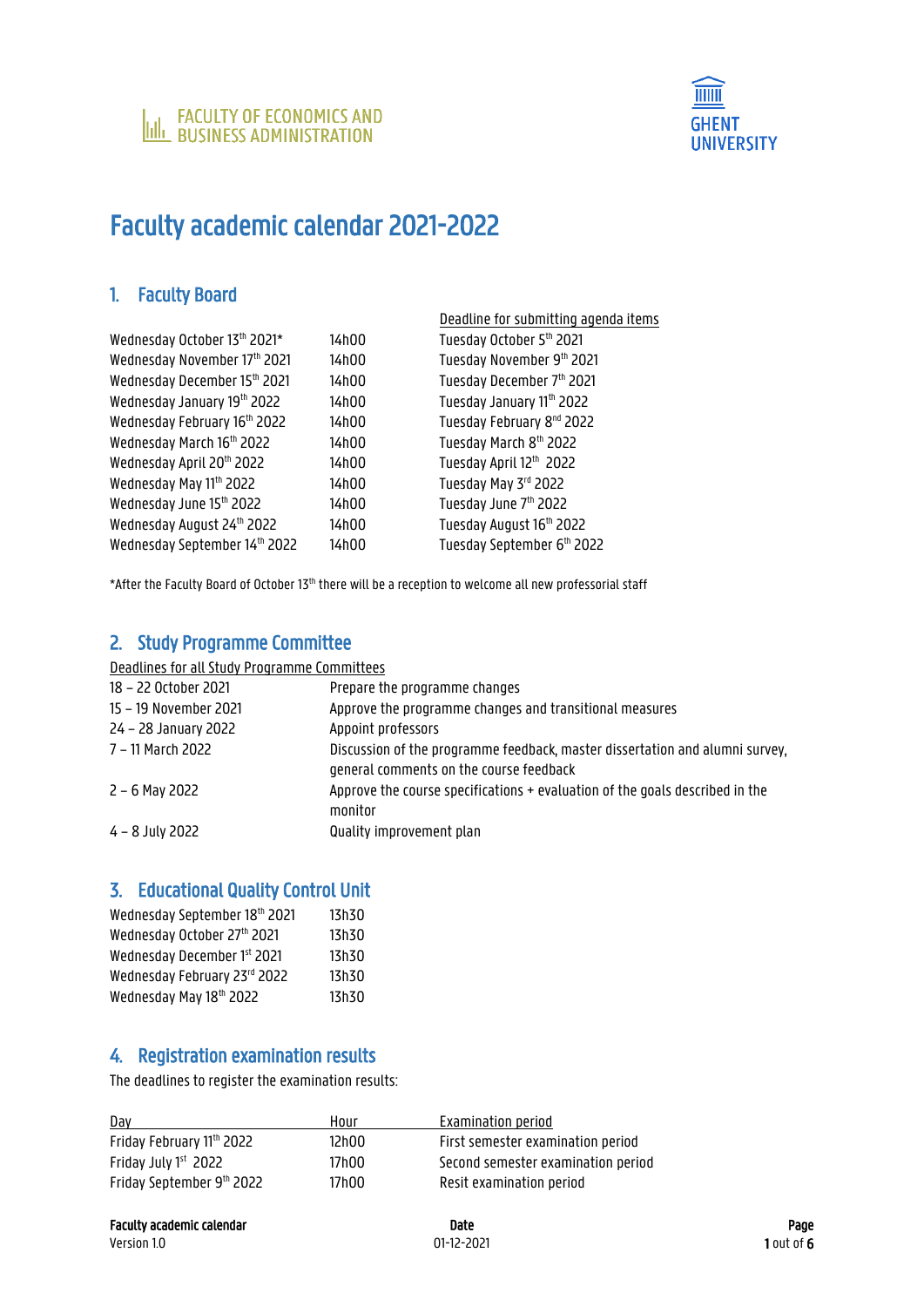

#### 5. Deliberation

The Examination Boards deliberate either in person or electronically (Education and Examination Code 2021-2022, article 62 §1). The chair and secretary always check the deliberation lists for any material errors or anomalies, and they shall make these available to the members of the Examination Board in electronic format at the latest the day before the dates mentioned below. The Examination Board per deliberation set and the Examination Board per study programme may be convened by a simple request from a member or an ombudsperson (Education and Examination Code 2021-2022, article 62 §3). This request can be done via telephone or email, direct to the chair.

In case of deliberations in person, these shall be organised on the dates mentioned below. The chair will communicate to all members and send an invitation via email, mentioning the date and hour.

All members of the Examination Boards are therefore requested to be available on the following dates, in case a deliberation in person is requested.

| Day                           | Hour       | Examination period                 |
|-------------------------------|------------|------------------------------------|
| Thursday February 17th 2022 * | $8 - 10h$  | First semester examination period  |
| Thursday July 7th 2022        | $8h - 10h$ | Second semester examination period |
| Thursday September 15th 2022  | 8h – 10h   | Resit examination period           |

\*only for students who have taken all exams in their programme and can graduate

Deliberation in person, convened at the request of a member of the Examination Board or at the request of the ombudsperson.

Deliberation about passing the following study programmes:

- Linking courses and preparatory programmes

Deliberation about passing the following study programmes and determining the grade of merit:

- Bachelor: economics, business economics, business engineering, business administration, public administration and management
- Master: economics, business economics, business engineering, business administration, public administration and management
- Master in complementary studies: economics, business economics
- Subsequent Master: banking and finance, marketing analysis

#### 6. Announcement examination results

The results will be announced for all students individually with a transcript of records via Oasis.

The results will be announced for students who can graduate in one of the following study programmes:

- Bachelor
- **Master**
- Postgraduate studies
- Linking course
- Preparatory programme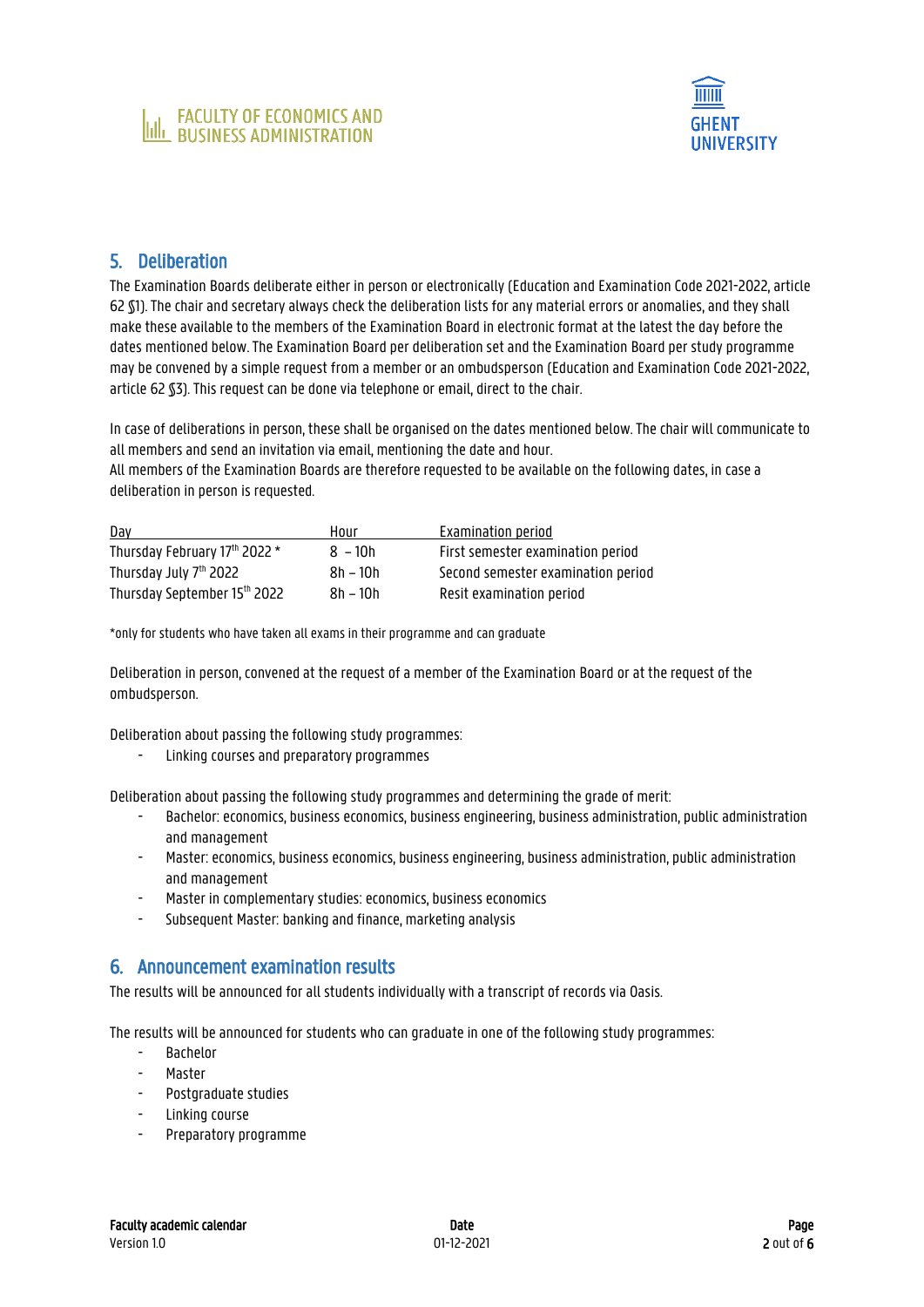

The degree ceremonies for students obtaining a master's degree or postgraduate certificate, will be organised after the resit examination



period (see '7 degree ceremony').

| Day                                | Hour  | Examination period                 |
|------------------------------------|-------|------------------------------------|
| Friday February 11th 2022*         | 13h30 | First semester examination period  |
| Thursday February 17th 2022        | 13h30 | First semester examination period  |
| Thursday July 7 <sup>th</sup> 2022 | 13h30 | Second semester examination period |
| Thursday September 15th 2022       | 13h30 | Resit examination period           |

\*Announcement of the results provided individually with a transcript of records via Oasis, for all students except those who can graduate

#### 7. Degree ceremony

The degree ceremony is organised for all students who graduated in a master's programme in academic year 2020-2021, whether they graduated in the first semester examination period, the second semester examination period or the resit examination period.

The exact dates and the complete programme for the degree ceremonies will be announced later.

Note:

- The official graduation date for master students who passed the study programme in the first examination period is February 17 th 2022
- The official graduation date for master students who passed the study programme in the second examination period is July 7 th 2022
- The official graduation date for master students who passed the study programme in the resit examination period is September 17th 2022

#### 8. Examination periods

First semester examination period Monday January 10<sup>th</sup> 2022 – Saturday February 5<sup>th</sup> 2022

Second semester examination period

Monday May 30<sup>th</sup> 2022 - Saturday July 9<sup>th</sup> 2022 (including deliberations and feedback, exams will be organised until June 26 $^{\rm th}$ , feedback will be organised on July 1 $^{\rm st}$  2 $^{\rm nd}$ and  $3<sup>rd</sup>$ 

Resit examination period Monday August 22<sup>nd</sup> 2022 – Saturday September 17<sup>th</sup> 2022 (including deliberations and feedback, exams will be organised until September  $4<sup>th</sup>$ , feedback will be organised on September 9<sup>th</sup> 10<sup>th</sup> and 11<sup>th</sup>)

#### 9. Feedback

The lecturer in question will communicate the moment of feedback (date and hour) via Ufora.

| <b>Faculty academic calendar</b> | Date | Page |
|----------------------------------|------|------|
|----------------------------------|------|------|

Version 1.0 01-12-2021 3 out of 6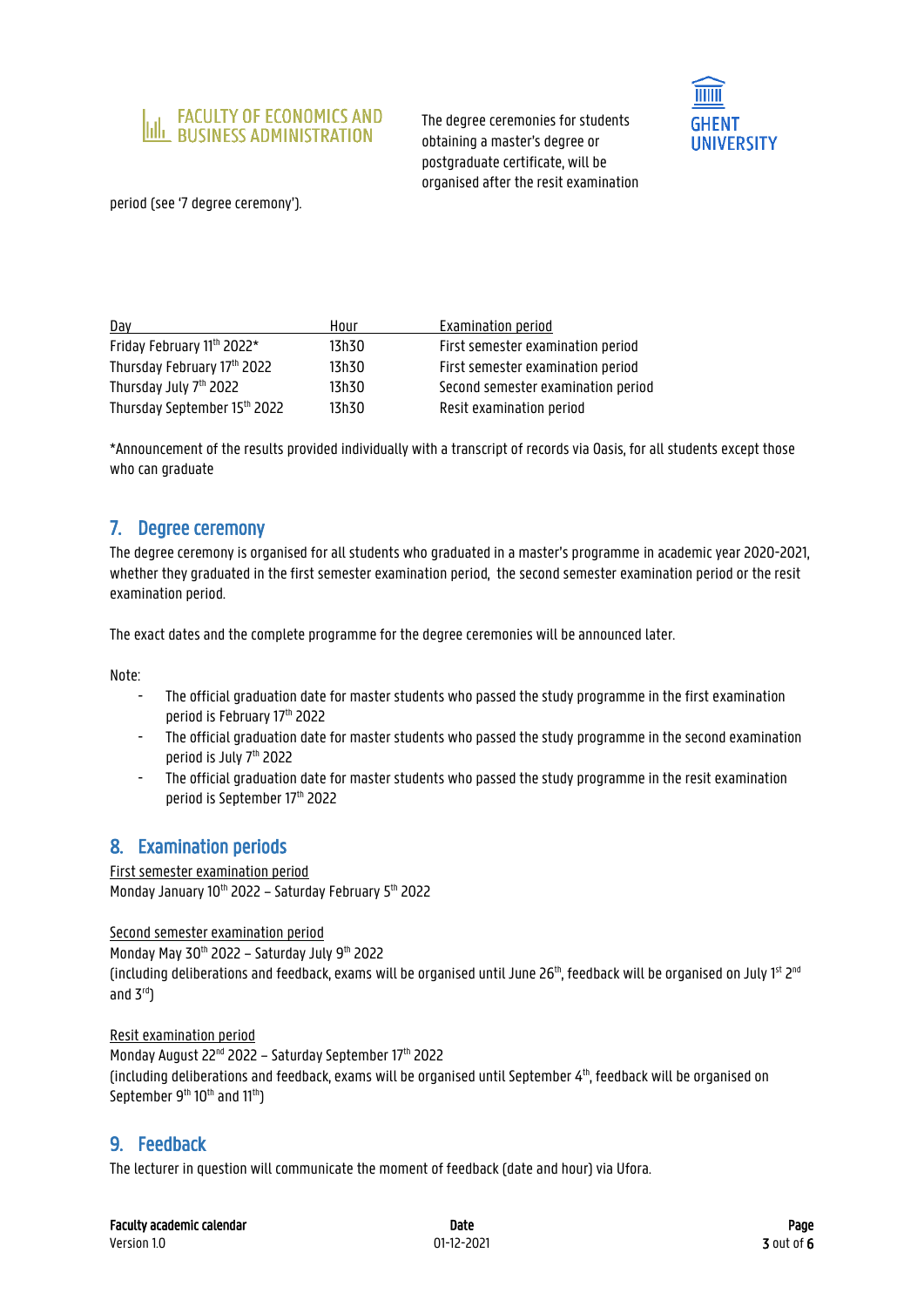



First semester examination period February 14th 2022 until February 25th 2022

Second semester examination period July 7<sup>th</sup> 2022 until July 9<sup>th</sup> 2022

Resit examination period September 15 th 2022 until September 17 th 2022

Resit examination period September 15<sup>th</sup> 2022 until September 17<sup>th</sup> 2022 Feedback for all examination periods from September 19th 2022 until September 24th 2022

### 10. Master's dissertation

Interim reporting and feedback

- Master public administration and management, economics, business administration, business economics, complementary studies economics, complementary studies business economics: Friday March 25<sup>th</sup> 2022
- Master business engineering first year: Friday May 13<sup>th</sup> 2022
- Personal learning path of one and a half year
	- $\rightarrow$  Students who will submit in 2021-2022: in agreement with the promotor
	- $\rightarrow$  Students who will submit in 2022-2023: Friday October 25th 2022

#### First semester examination period

Before Tuesday January 11<sup>th</sup> 2022 at 16h00, applicable to students who can graduate at the end of the first semester (students who only have to finish the master's dissertation with or without other first semester courses).

Second semester examination period

Before Tuesday June 7<sup>th</sup> 2022 at 16h00.

Resit examination period

Before Tuesday August 16<sup>th</sup> 2022 at 16h00.

#### Defence

First semester examination period: Monday January 31st 2022 up to and including Saturday February 5th 2022 Second semester examination period: Monday June 27<sup>th</sup> 2022 up to and including Saturday July 2<sup>nd</sup> 2022 Resit examination period: Monday September 5<sup>th</sup> 2022 up to and including Saturday September 10<sup>th</sup> 2022

#### 11. Registration master's dissertation subject

Students starting with the one year master's programmes public administration and management, economics, business administration, business economics, complementary studies in economics, complementary studies in business economics

- Apply for a subject in SharePoint: Tuesday October 26<sup>th</sup> 2021
- Apply for the dissertation defence in SharePoint and in Oasis: Thursday April 21<sup>st</sup> 2021

Students starting with the two year master's programme business engineering

Apply for a subject in SharePoint: Tuesday October 26<sup>th</sup> 2021

Students graduating in the two year master's programme business engineering (and submitting in 2021-2022)

Apply for the dissertation defence in SharePoint and in Oasis: Thursday April 21<sup>st</sup> 2021

| <b>Faculty academic calendar</b> | Date       | Page         |
|----------------------------------|------------|--------------|
| Version 1.0                      | 01-12-2021 | $4$ out of 6 |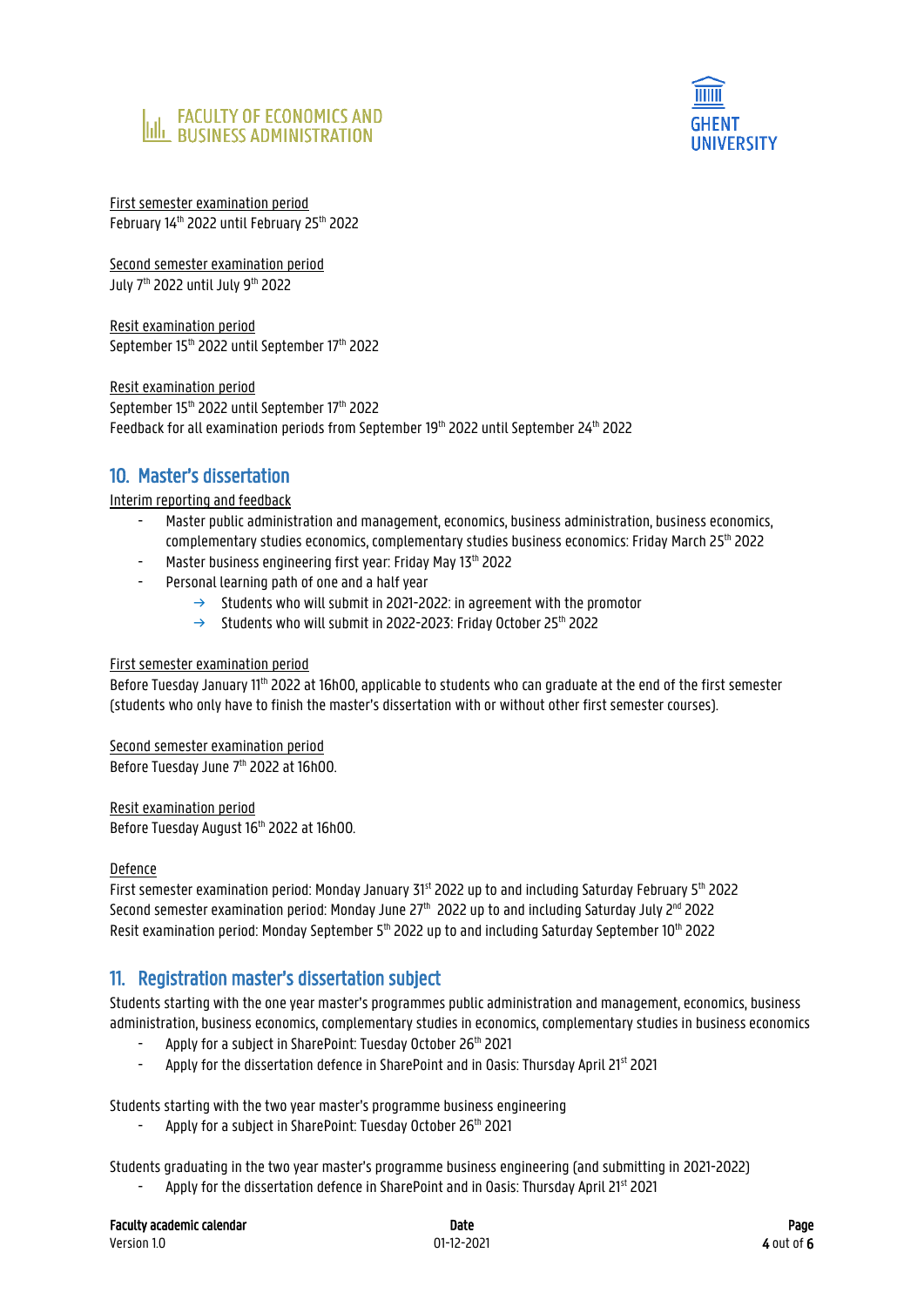



Students starting with the personal learning path of one and a half year (and submitting in 2022-2023)

- Apply for a subject in SharePoint: Tuesday October 26<sup>th</sup> 2021

Students who have to pass the master's dissertation and can graduate after the first semester examination period

- Apply for the dissertation defence in SharePoint and in Oasis: Tuesday December  $7^{\text{\tiny th}}$  2021

#### 12. Academic year 2021-2022

| September 20 <sup>th</sup> - September 24 <sup>th</sup> 2021   | <b>Welcome Days</b>                           |
|----------------------------------------------------------------|-----------------------------------------------|
| September 27th 2021                                            | Start of the academic year 2021-2022          |
| September 27th 2021 - December 18th 2021                       | 12 weeks of first-term educational activities |
| November 1st 2021                                              | All Saints                                    |
| November 2 <sup>nd</sup> 2022                                  | <b>All Souls</b>                              |
| November 11th 2021                                             | Armistice                                     |
| December 20 <sup>th</sup> - December 24 <sup>th</sup> 2021     | 1 week of catch-up activities                 |
| December $25^{th}$ 2021 - January 1st 2022                     | Christmas holidays                            |
| December 27th 2021 - January 8th 2022                          | 2 weeks of Christmas recess                   |
| January 10th 2022 - February 5th 2022                          | 4 weeks of examination period                 |
| February 7 <sup>th</sup> 2022 - February 12 <sup>th</sup> 2022 | Inter-term recess                             |
| February 14th 2022 - April 2nd 2022                            | 7 weeks of second-term educational activities |
| March 18th 2022                                                | Dies Natalis                                  |
| April 4 <sup>th</sup> 2022 - April 16 <sup>th</sup> 2022       | 2 weeks of Easter recess                      |
|                                                                |                                               |
| April 18th 2022                                                | <b>Easter Monday</b>                          |
| April 19th 2022 - May 21st 2022                                | 5 weeks of second-term educational activities |
| May 1st 2022                                                   | <b>Labour Day</b>                             |
| May 23rd 2022 - May 28th 2022                                  | 1 week of catch-up activities                 |
| May 26 <sup>th</sup> 2022 - May 27 <sup>th</sup> 2022          | <b>Ascension</b>                              |
| May 30th 2022 - July 9th 2022                                  | 6 weeks of examination period                 |
| June 6 <sup>th</sup> 2022                                      | <b>Whit Monday</b>                            |
| July 11 <sup>th</sup> 2022 - August 20 <sup>th</sup> 2022      | 6 weeks of summer recess                      |
| July 11 <sup>th</sup> 2022                                     | <b>Celebration Flemish Community</b>          |
| July 18 <sup>th</sup> 2022 - July 22 <sup>nd</sup> 2022        | Summer recess                                 |
| August 15th 2022                                               | <b>Mary Assumption</b>                        |
| August 22 <sup>nd</sup> 2022 - September 17 <sup>th</sup> 2022 | 4 weeks of resit examination period           |
| September 19th 2022 - September 24th 2022                      | 1 week of feedback on all examination periods |

## 13. Academic year 2021-2022 Master Business Economics (modular programme)

| September 20th - September 24th 2021     | <b>Welcome Days</b>                                        |
|------------------------------------------|------------------------------------------------------------|
| September 27th 2021                      | Start of the academic year 2021-2022                       |
| September 27th 2021 - November 10th 2021 | 7 weeks of educational activities and evaluation (block 1) |
| November 1st 2021                        | All Saints                                                 |
| November 2 <sup>nd</sup> 2022            | <b>All Souls</b>                                           |
| November 11th 2021 - November 14th 2021  | Break including Armistice                                  |
| November 15th 2021 - December 25th 2021  | 6 weeks of educational activities and evaluation (block 2) |
| November 26th 2021                       | Deadline feedback and announcement results block 1         |
| December $25th$ 2021 – January 1st 2022  | Christmas holidays                                         |